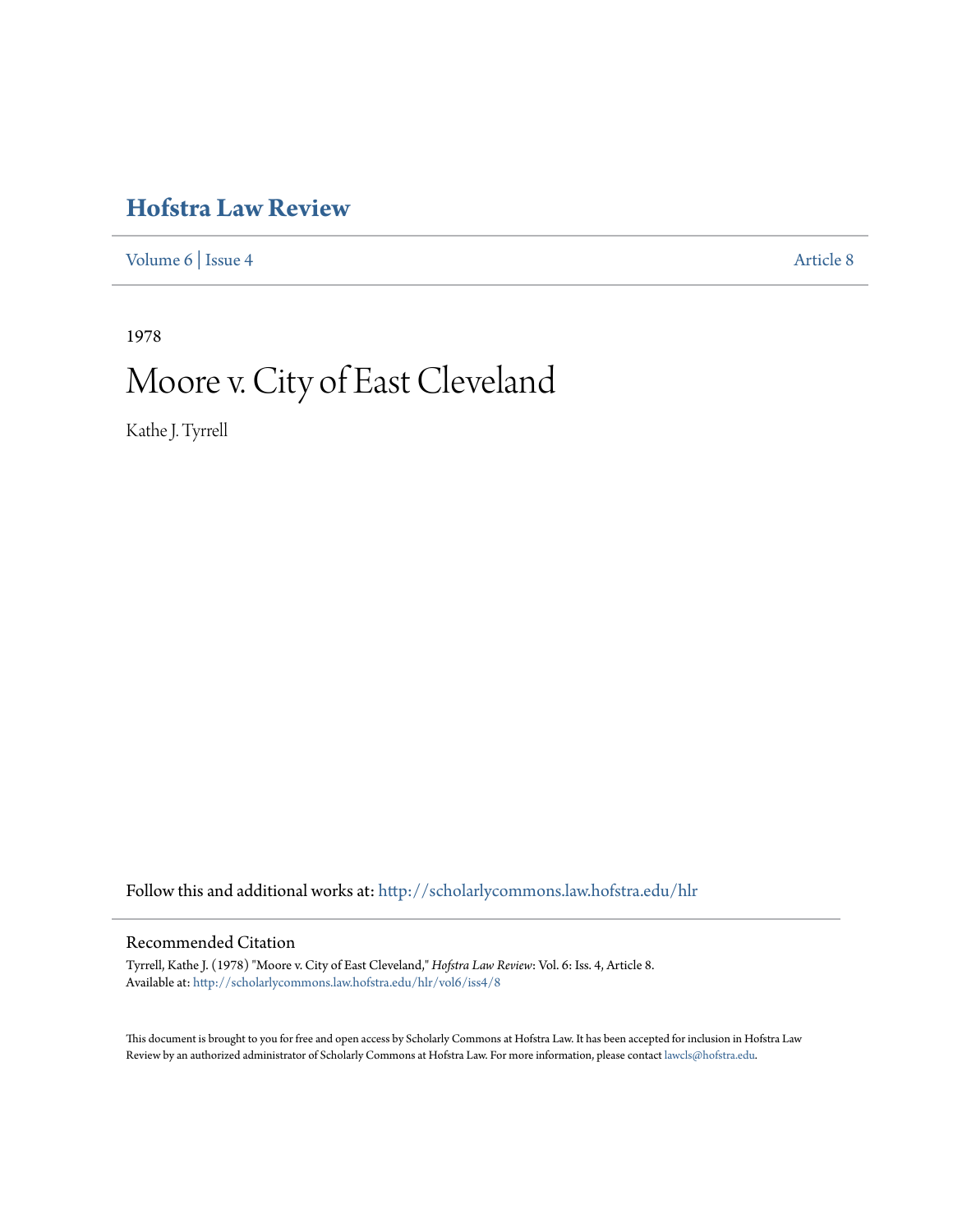# **COMMENTS**

## MOORE V. CITY OF EAST CLEVELAND

*ZONINc-Due Process and Restrictive Definitions of "Family"-A municipal ordinance limiting residential occupancy to a restricted family unit comprised of certain categories of related individuals violates the due process clause of the fourteenth amendment.* 97 S. Ct. **1932 (1977).**

In May 1977, the Supreme Court decided *Moore v. City of East Cleveland,'* invalidating an Ohio zoning ordinance which limited occupancy of residential housing to members of a restricted family unit.<sup>2</sup> The *Moore* decision, symptomatic of the judicial schizophrenia surrounding this issue, fractured the nine-member

1341.08 FAMILY.

'Family' means a number of individuals related to the nominal head of the household or to the spouse of the nominal head of the household living as a single housekeeping unit in a single dwelling unit, but limited to the following:

(a) husband or wife of the nominal head of the household.

(b) unmarried children of the nominal head of the household or of the spouse of the nominal head of the household, provided, however, that such unmarried children have no children residing with them.

(c) father or mother of the nominal head of the household or of the spouse of the nominal head of the household.

(d) notwithstanding the provisions of subsection (b) hereof, a family may include not more than one dependent married or unmarried child of the nominal head of the household or of the spouse of the nominal head of the household and the spouse and dependent children of such dependent child. For the purpose of this subsection, a dependent person is one who has more than fifty percent of his total support furnished for him by the nominal head of the household and the spouse of the nominal head of the household.

(e) a family may consist of one individual.

**EAST CLEVELAND, OHIO** MUNICIPAL **ORDINANCES §** 1341.08 (1966), *reprinted in* Brief for the Appellant at 2-3, Moore v. City of East Cleveland, 97 **S.** Ct. 1932 (1977). Section 1351.02 limited occupancy as follows: "1351.02 LIMITATION ON OCCU-PANCY. The occupancy of any dwelling unit shall be limited to one, and only one, family and to any authorized persons occupying such dwelling unit with such family." *Id.* § 1351.02, Brief for the Appellant at 3.

1087

<sup>1. 97</sup> **S.** Ct. 1932 (1977).

<sup>2.</sup> Section 1351.02 of the Codified Ordinances of the City of East Cleveland, Ohio restricted occupancy of a dwelling unit to one "family." Section 1341.08 defined the term "family" as used in the ordinance: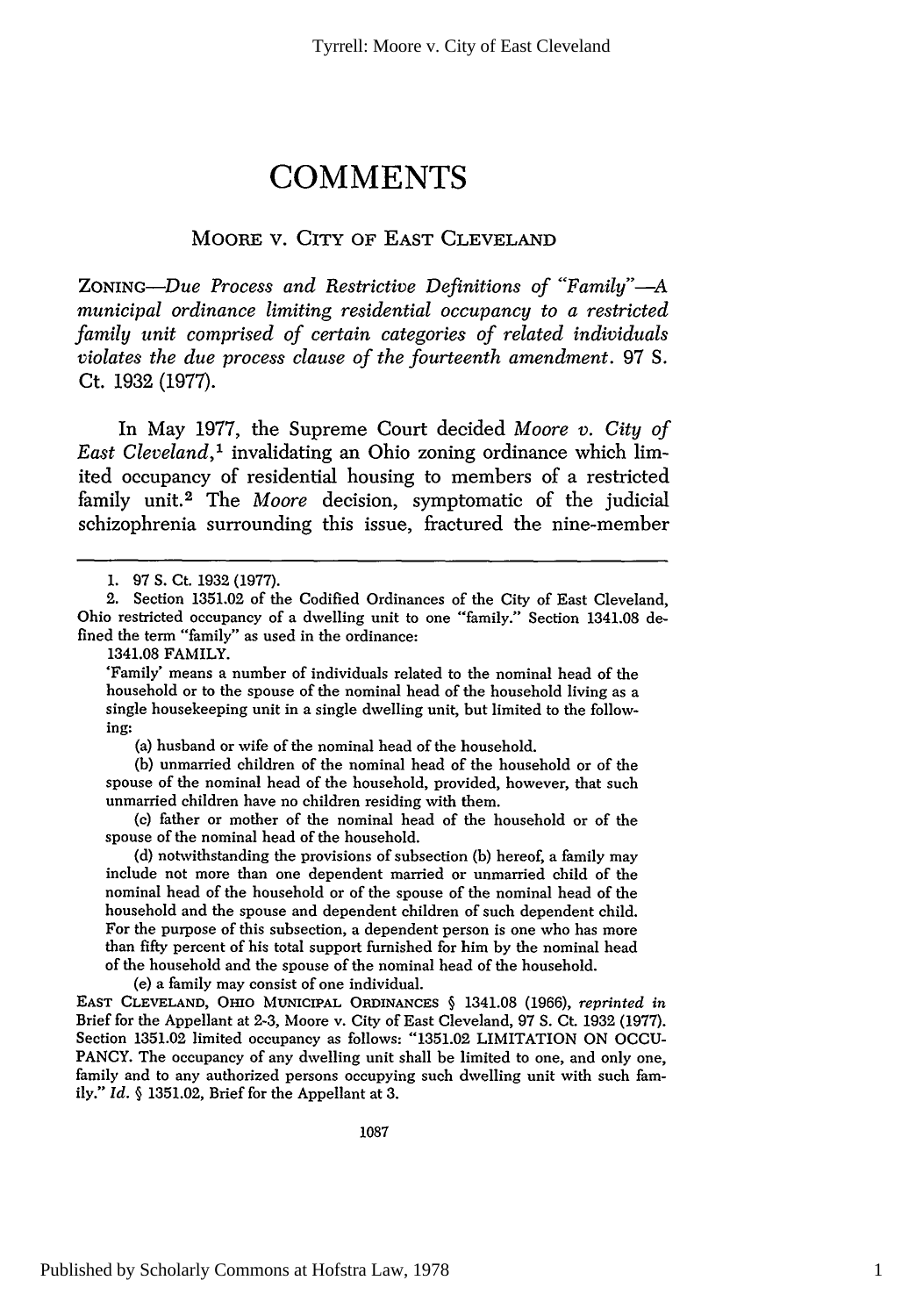[Vol. **6: 1087**

Court: Six separate opinions were published.<sup>3</sup> The extent to which personal lifestyle choices may be regulated through zoning restriction has remained elusive in recent years. The relative paucity of "case-by-case development of constitutional limits on zoning power"4 impossible. In his concurrence in *Moore,* Justice Stevens noted: "With one minor exception, between the *Nectow [v. City of Cambridge]* decision in 1928 and the 1972 decision in *Village of Belle Terre v. Boraas,* this Court did not review the substance of any zoning ordinances."<sup>5</sup> Indeed, the Supreme Court examined the constitutionality of zoning restrictions on who may lawfully reside together only once prior to *Moore*.<sup>6</sup> Constitutional challenges based on the equal protection clause<sup>7</sup> and on the fundamental rights of privacy and association were rejected in *Village of Belle Terre v. Boraas* by a majority opinion joined by seven members of the Court.8 In the short line of zoning decisions, the full import of *Moore* is yet to be determined. To the extent that *Moore* may be viewed as a legal barometer of the times, the Court appears to be moving, however haltingly, toward greater recognition of a limited right to choice of lifestyle. The position of the appellees in *Village of Belle Terre v. Boraas,9* which the Court rejected in that case, "that social homogeneity is not a legitimate interest of the government... [but] is antithetical to the Nation's experience, ideology, and self-perception as an open, egalitarian, and integrated society," 10 may now have captured the attention of the Court. **11**

10. *Id.* at 7.

<sup>3.</sup> Justice Powell delivered the opinion of the Court, joined by Justices Brennan, Marshall, and Blackmun. Justice Brennan also wrote a separate concurrence, joined by Justice Marshall. A separate concurring opinion was written by Justice Stevens. Chief Justice Burger, Justice White, and Justice Stewart joined by Justice Rehnquist wrote separate dissents.

<sup>4.</sup> Moore v. City of East Cleveland, 97 **S.** Ct. 1932, 1944 (1977) (Stevens, J., concurring).

<sup>5.</sup> *Id.* (Stevens, J., concurring) (footnote omitted) (citation omitted). *See also* Johnson, *Constitutional Law and Community Planning,* 20 LAw & CONTEMP. PROB. 199 (1955), citing 21 cases involving local ordinances or action by local officials denied review by the Supreme Court during the six terms between 1949-1950 and 1954- 1955. *Id.* at 208.

*<sup>6.</sup> See* Village of Belle Terre v. Boraas, 416 U.S. 1 (1974).

<sup>7.</sup> U.S. CONST. amend. XIV, § 1.

<sup>8.</sup> *See* Village of Belle Terre v. Boraas, 416 U.S. 1, 7 (1974).

<sup>9. 416</sup> U.S. 1 (1974).

<sup>11.</sup> *See* text accompanying notes 69-76 *infra.*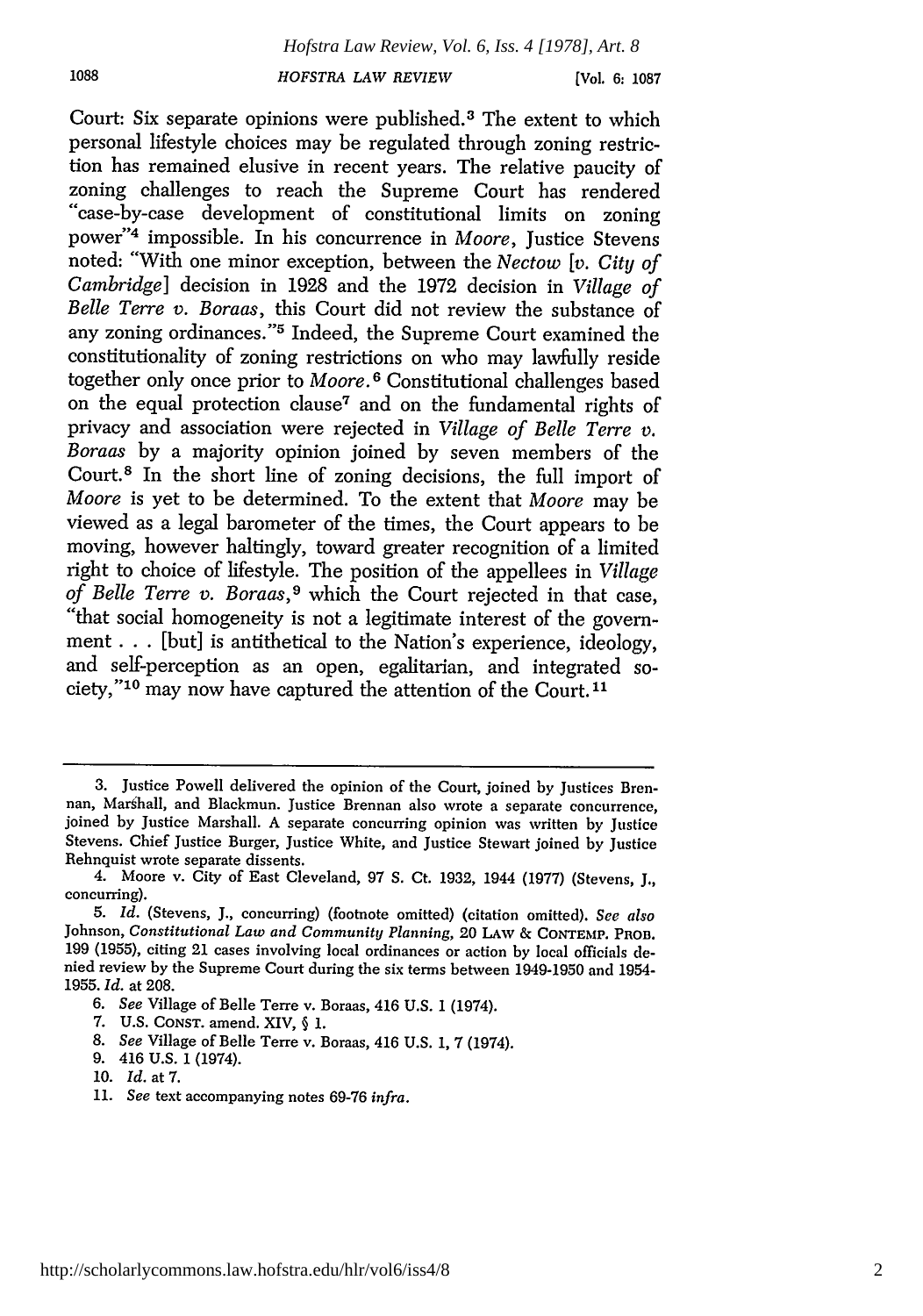## THE *PRE-Moore* DECISIONS

Although the Supreme Court in *Village of Euclid v. Ambler Realty Co.12* firmly established the validity of zoning procedures under state police power, 13 it was not until *Village of Belle Terre v. Boraas14* that the constitutionality of restricting one's choice of household companions first arose.<sup>15</sup> The Belle Terre ordinance restricted land use solely to one-family dwellings. "Family" was defined as:

One or more persons related by blood, adoption, or marriage living and cooking together as a single housekeeping unit, exclusive of household servants. A number of persons *but not exceeding two* (2) living and cooking together as a single housekeeping unit though not related by blood, adoption, or marriage shall be deemed to constitute a family.16

Six college students, unrelated by "blood, adoption, or marriage," leased a home in the suburban New York village of Belle Terre for a period of eighteen months. Both the owners of the home and the college students were found in violation of local zoning ordinances and were served with an "Order to Remedy Violations."<sup>17</sup> The *Belle Terre* case was the first Supreme Court review of an ordinance that regulates the persons who may occupy a home rather than housing density, physical structure, or safety. The opinion by Justice Douglas began with a broad reaffirmation of the deference traditionally afforded local zoning regulations.<sup>18</sup> Indeed, Justice Douglas discussed only two instances in which zoning regulations were deemed unconstitutional: when based solely on race, and when placed on philanthropic homes so as to subject such homes to

- 17. Village of Belle Terre v. Boraas, 416 U.S. 1, **3** (1974).
- 18. *See id.* at 4-5.

<sup>12. 272</sup> U.S. 365 (1926). *Euclid* involved a challenge to local zoning ordinances on the basis that restricted-use ordinances had diminished the value of the landowner's property and therefore constituted a taking of liberty and property without due process within the meaning of the fourteenth amendment. The Court in *Euclid* concluded with an oft-quoted phrase: "If the validity of the legislative classification for zoning purposes be fairly debatable, the legislative judgement must be allowed to control." *Id.* at 388 (citation omitted).

<sup>13.</sup> Village of Belle Terre v. Boraas, 416 U.S. 1, 4 (1974) (construing Village of Euclid v. Ambler Realty Co., 272 U.S. 365, 387-88 (1926)).

<sup>14. 416</sup> U.S. **1** (1974).

*<sup>15.</sup> Id.* at 2-3.

<sup>16.</sup> *Id.* at 2 (quoting BELLE TERRE, N.Y. **BUILDING ZONE ORDINANCE** art. I, **§** D-1.359 (1970)) (emphasis added).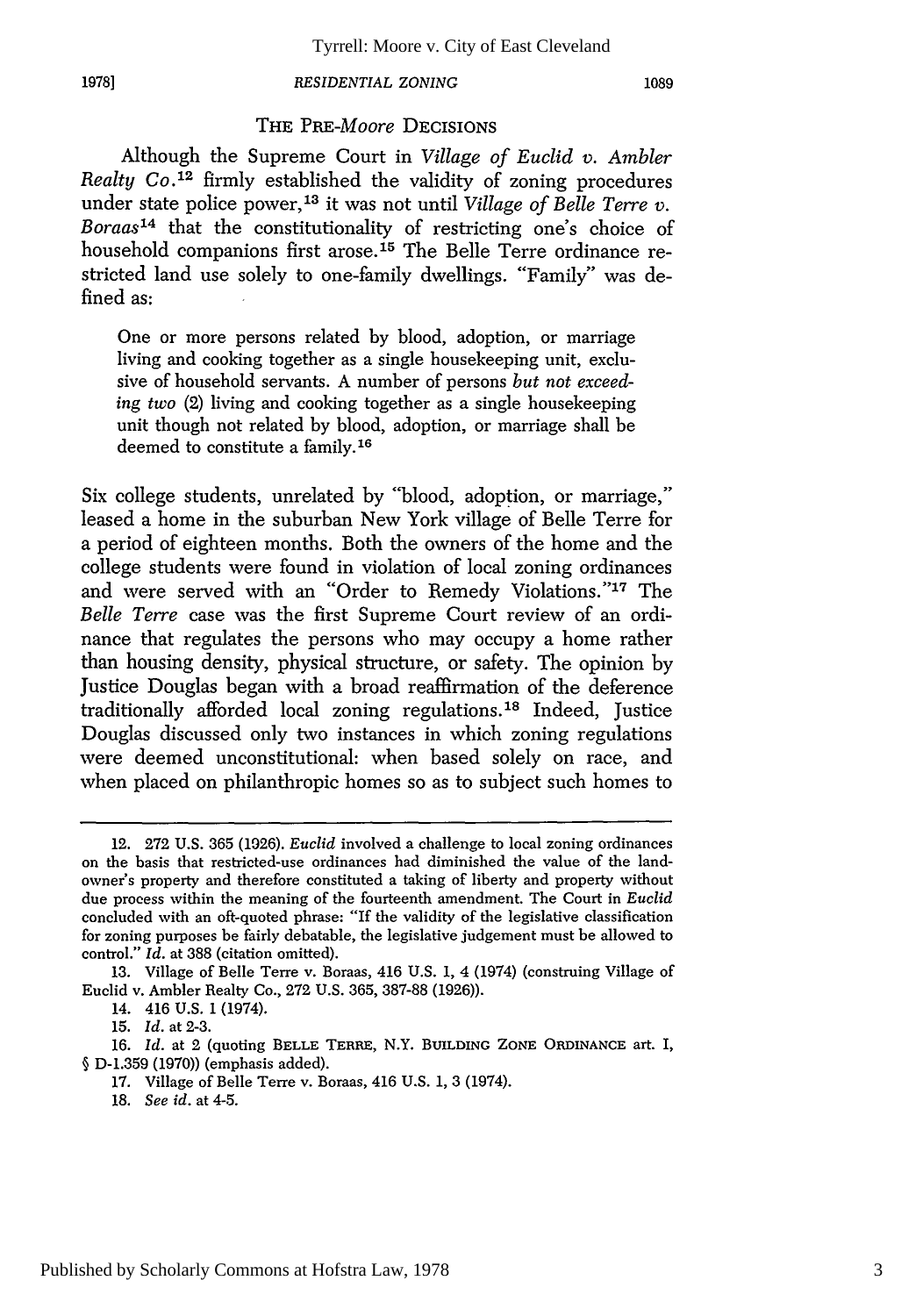the caprice of the owners of adjacent land.<sup>19</sup> In his terse opinion, Justice Douglas dismissed appellees' allegations of infringement of their fundamental rights to privacy, association, and travel. The ordinance. Justice Douglas succinctly declared, "involves no 'fundamental' right guaranteed by the Constitution, such as voting, the right of association, the right of access to the courts, or any rights of privacy."<sup>20</sup>

The Court instead viewed the Belle Terre ordinance as "economic and social legislation where legislatures have historically drawn lines which we respect against the charge of violation of the Equal Protection Clause if the law be 'reasonable, not arbitrary' and bears 'a rational relationship to a [permissible] state objective.' **-21** Applying this rational relationship test, Justice Douglas found the Belle Terre objectives of securing "family values, youth values, and the blessings of quiet seclusion and clean air"22 sufficient to uphold the ordinance. Justice Marshall, the sole dissenter on the merits, 23 argued that the Belle Terre ordinance significantly burdened the fundamental rights of privacy and association guaranteed by the first and fourteenth amendments and that strict scrutiny analysis should therefore have been applied.<sup>24</sup> In upholding the students' right of domestic association, Justice Marshall stressed the close interplay between freedom of association and the right to privacy. In his view, the choice of household companions, "family, friends, professional associates, or others"<sup>25</sup> falls within the ambit of these constitutional protections.

The Court's tacit approval of zoning intrusion into "family" relationships is perplexing in light of *United States Department of* Agriculture v. Moreno,<sup>26</sup> decided during the term preceding *Belle Terre.* In *Moreno* the Court found the 1971 amendment of section  $3(e)$  of the federal Food Stamp Act<sup>27</sup> unconstitutional in its denial

The term 'household' shall mean a group of related individuals (includ-

<sup>19.</sup> *Id.* at 6-7.

<sup>20.</sup> *Id.* at 7 (citations omitted).

<sup>21.</sup> *Id.* at 8 (quoting Royster Guano Co. v. Virginia, 253 U.S. 412, 415 (1920), and Reed v. Reed, 404 U.S. 71, 76 (1971)).

<sup>22.</sup> Village of Belle Terre v. Boraas, 416 U.S. 1, 9 (1974).

<sup>23.</sup> Justice Brennan believed that no case or controversy existed for the Court to resolve. *See id.* at 10 (Brennan, J., dissenting).

<sup>24.</sup> *Id.* at 13 (Marshall, J., dissenting).

<sup>25.</sup> *Id.* at 16 (Marshall, J., dissenting).

<sup>26. 413</sup> U.S. 528 (1973).

<sup>27.</sup> Act of Jan. 11, 1971, Pub. L. No. 91-671, § 2(a), 84 Stat. 2048 (amending 7 U.S.C. § 2012(e) (1964)). The 1971 amendment to § 3(e) of the Food Stamp Act of 1964 states: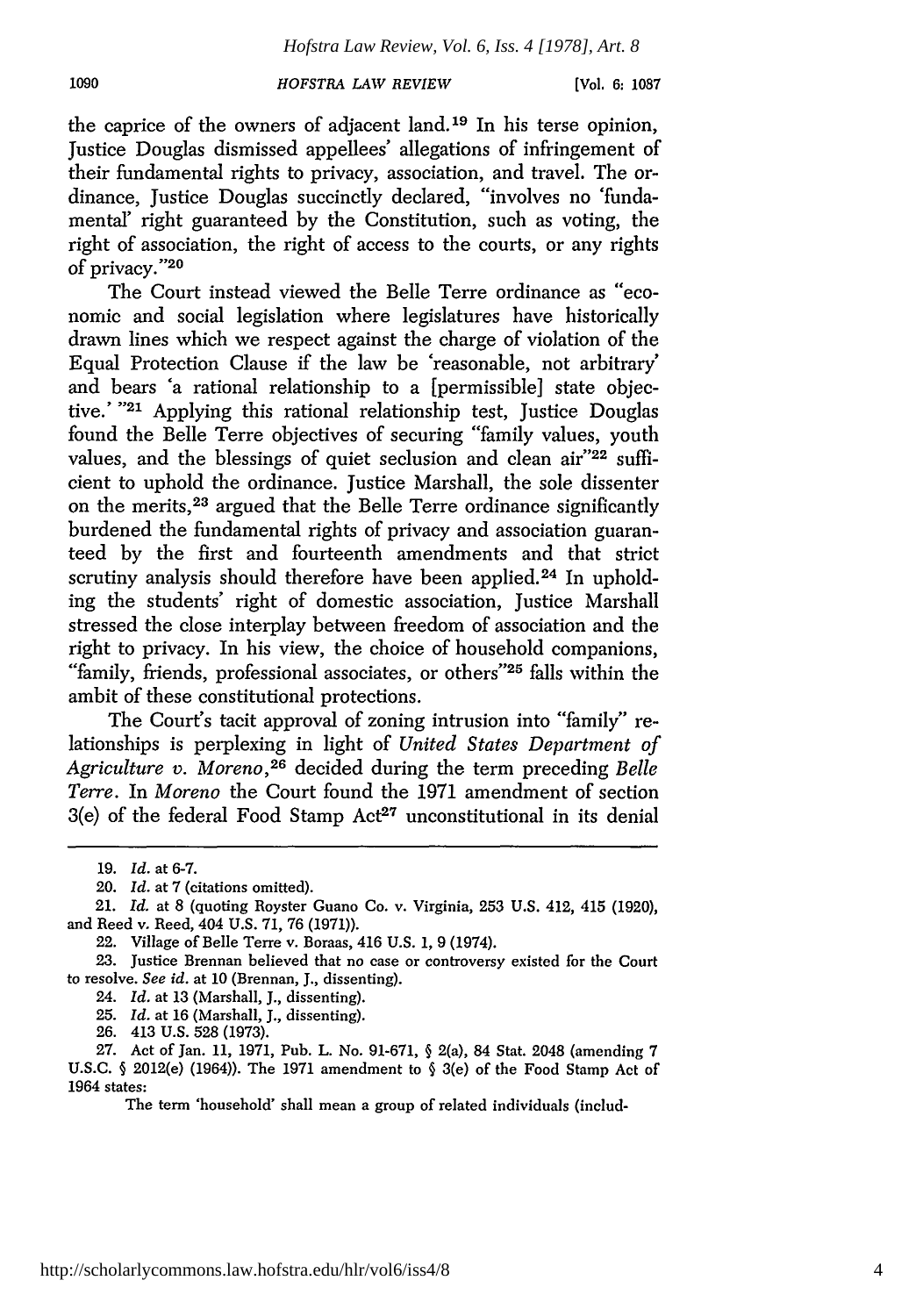of food assistance to any household containing an individual unrelated to any other member of the household. In a decision by Justice Brennan, the Court declared legislative distinctions between related and unrelated households to be "wholly without any rational basis."<sup>28</sup> Government arguments based on abuse of federal food stamp assistance by college students and by other groups who had joined solely to obtain federal assistance<sup>29</sup> were deemed inadequate to support such a classification. 30 Yet, the following term in *Belle Terre* the goals of "quiet seclusion," "clean air," "family values," and "youth values" were deemed sufficient under the same rational relationship standard to support a legislative distinction between related and unrelated persons. 31 While *Belle Terre* and *Moreno* differ in the nature of the restrictions involved, the basic rights at issue are the same.

Justice Douglas, in analysis notably absent from *Belle Terre,* wrote a strong concurrence in the *Moreno* decision, citing *NAACP v. Alabama32* in support of "closest scrutiny" of the unrelated person provision:33 In *Moreno* Justice Douglas stated: "The 'unrelated' person provision of the present Act has an impact on the rights of people to associate for lawful purposes with whom they choose. When state action 'may have the effect of curtailing the freedom to

*Id.*

**1978]**

29. Brief for the Appellant at 14-17, United States Dep't of Agriculture v. Moreno, 413 U.S. 528 (1973).

31. Village of Belle Terre v. Boraas, 416 U.S. 1, 9 (1974).

32. 357 U.S. 449 (1958).

33. *See* United States Dep't of Agriculture v. Moreno, 413 U.S. 528, 541 (1973) (Douglas, J., concurring) (citing NAACP v. Alabama, 357 U.S. 449 (1958)).

ing legally adopted children and legally assigned foster children) or nonrelated individuals over age 60 who are not residents of an institution or boarding house, but are living as one economic unit sharing common cooking facilities and for whom food is customarily purchased in common. The term 'household' shall also mean (1) a single individual living alone who has cooking facilities and who purchases and prepares food for home consumption, or (2) an elderly person who meets the requirements of section 10(h) of this Act.

<sup>28.</sup> United States Dep't of Agriculture v. Moreno, 413 U.S. 528, 538 (1973). *Moreno* found the 1971 amendment to the federal Food Stamp Act unconstitutional becuase it violated the equal protection clause of the fifth amendment. The fifth amendment, although not containing a specific equal protection clause, holds federal classifications to the same standard applied to state classifications under the equal protection clause of the fourteenth amendment. *See* Shapiro v. Thompson, 394 U.S. 618, 641-42 (1969); Bolling v. Sharpe, 347 U.S. 497, 498-99 (1954).

<sup>30.</sup> Section 3(e) of the Food Stamp Act, 7 U.S.C. § 2012(e) (1970), bases eligibility for federal food stamp assistance on household rather than on individual income.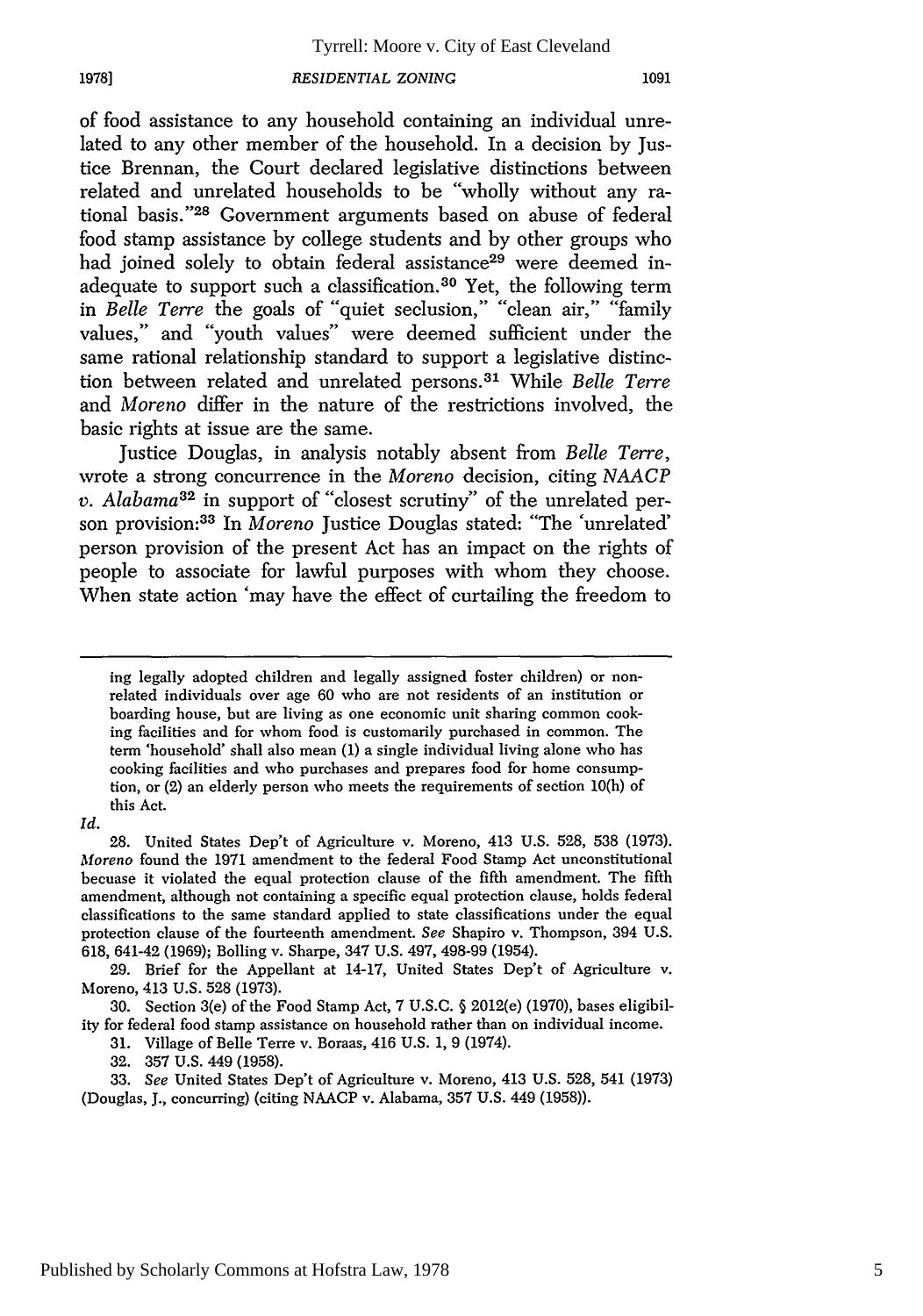**[Vol. 6: 1087**

associate' it 'is subject to the closest scrutiny.' "34 However, citing the same case, *NAACP v. Alabama,35* in *Village of Belle Terre v. Boraas,36* Justice Douglas reached a contrary conclusion, stating summarily that ordinance restrictions on unrelated individuals involves "no 'fundamental' right guaranteed by the Constitution, such as . . . the right of association."<sup>37</sup> Justice Douglas, who cited case after case in support of his determination of government infringement of the fundamental right to freedom of association in *Moreno,38* found the same related/unrelated classification valid in *Belle Terre.39* Even more perplexing is Douglas' clarification: "The [Belle Terre] ordinance places no ban on other forms of association, for a 'family' may, so far as the ordinance is concerned, entertain whomever it likes."<sup>40</sup> It is questionable whether restriction of one form of association may be rendered constitutionally permissible simply because another form of association is still permitted. If the constitutional right to freedom of association is of any cognizable dimension, its parameters must extend beyond the right to entertain whomever one pleases. The right of association should include the choice of one's daily companions.

In a single-sentence footnote to the *Belle Terre* decision, Justice Douglas dismissed any apparent contradiction between *Moreno* and *Belle Terre*. Justice Douglas declared *Moreno* "inapt,"<sup>41</sup> reasoning that the Belle Terre definition of "family" would allow the cohabitation of two unmarried people, whereas under *Moreno* the same two unmarried people could not get food stamps. It is difficult to reconcile the two Douglas positions. The Court in *Moreno* declared that legislative distinction between a household of two related members and a household of two unrelated members is unconstitutional and "wholly without any rational basis."<sup>42</sup> Legislative distinction between a household of three related members and a household of three unrelated members, however, is, under *Belle Terre's* rationale, "a permissible goal." 43 Regulation of the *number*

- 37. *Id.* at 7 (citations omitted).
- 38. *See* United States Dep't of Agriculture v. Moreno, 413 U.S. 528, 542 (1973).
- **39.** *See* Village of Belle Terre v. Boraas, 416 **U.S. 1,** 7 (1974).
- 40. *Id.* at 9.
- 41. *Id.* at 8 n.6.
- 42. United States Dep't of Agriculture v. Moreno, 413 U.S. 528, 538 (1973).
- 43. Village of Belle Terre v. Boraas, 416 U.S. 1, 9 (1974).

<sup>34.</sup> United States Dep't of Agriculture v. Moreno, 413 U.S. 528, 544-45 (1973) (Douglas, J., concurring) (quoting NAACP v. Alabama, 357 U.S. 449, 460-61 (1958)).

<sup>35. 357</sup> U.S. 449 (1958).

<sup>36. 416</sup> U.S. 1, 7 (1974) (citing NAACP v. Alabama, 357 U.S. 449 (1958)).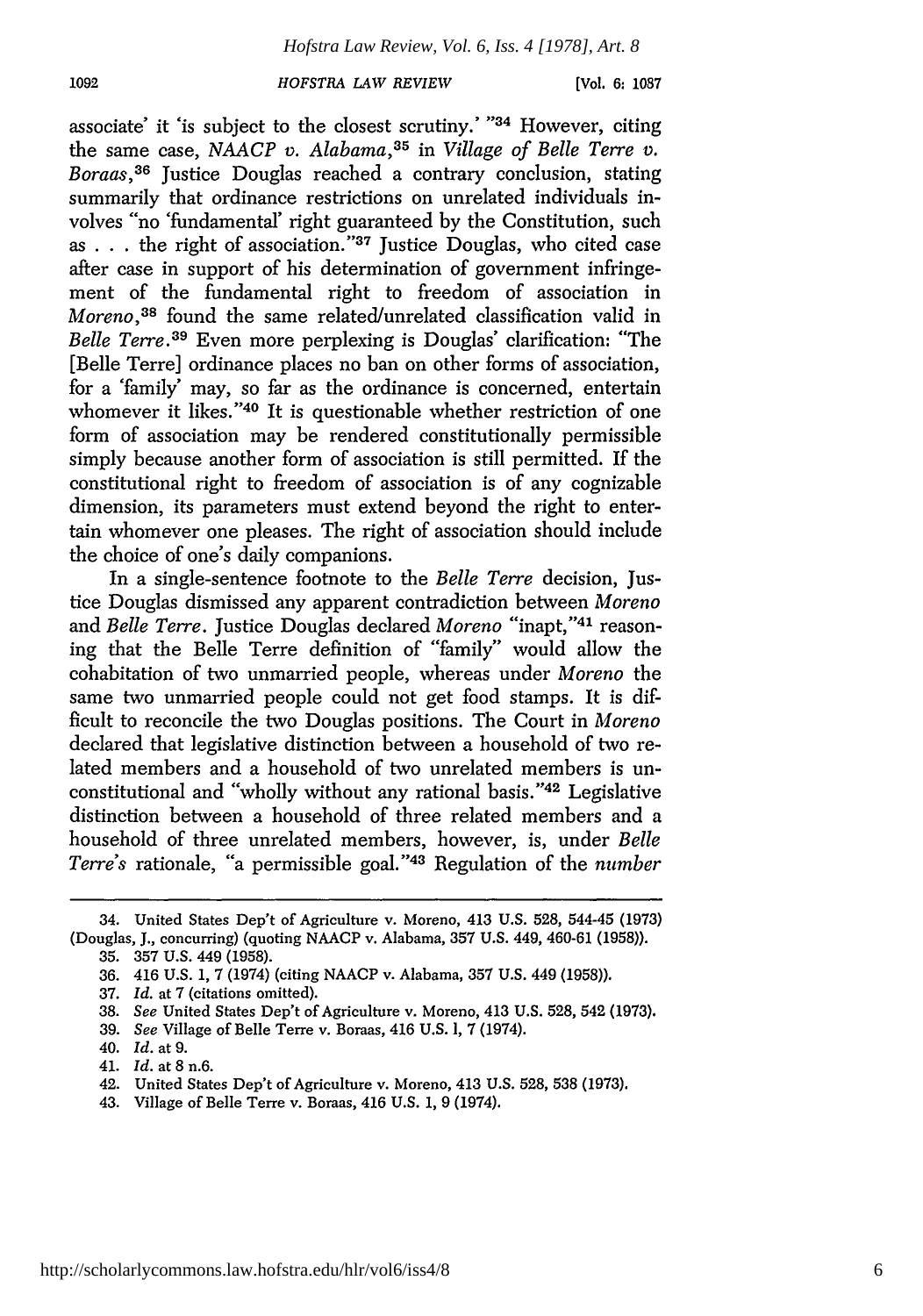of persons in a household is not at issue; neither scheme directly limits the number of persons in a household. Rather, the focus of analysis must be the rationality of the related/unrelated distinction.

Equally difficult to reconcile, given the state interest in "peaceful bliss" proffered in *Belle Terre* compared with the state interest in elimination of fraudulent federal aid claims in *Moreno,* is the Court's declaration of a rational relationship to legitimate governmental interests in *Belle Terre,* and its opposite determination the previous term in *Moreno.* Quiet spaces constituted a legitimate governmental interest in *Belle Terre,* whereas the strong governmental interest in protection of limited aid funds carried little weight in *Moreno.*

*Belle Terre* added little to substantive constitutional argumentation; yet it seemed clear in its zoning implications. Following *Belle Terre,* the deference afforded zoning classifications as established in the earlier case of *Village of Euclid v. Ambler Realty Co. <sup>4</sup> <sup>4</sup>*seemed all but absolute. <sup>4</sup> 5 The *Belle Terre* opinion, without much precedent, had sustained a broad grant of power for local zoning authorities, a situation relatively undisturbed until 197646 when the Supreme Court noted probable jurisdiction to hear *Moore v. City of East Cleveland.47*

## THE *Moore* CASE

In *Moore* the Supreme Court addressed for the second time the constitutional issue of zoning restriction of the "family." East Cleveland municipal zoning ordinances limited occupancy of dwelling units to members of a single family. "Family," as defined by the ordinance, included only a few categories of related individuals. <sup>48</sup>*Moore* involved a 63-year-old woman living with her son and two grandsons. Since Mrs. Moore's two grandsons were cousins rather than brothers, the living arrangement violated East Cleve-

<sup>44. 272</sup> U.S. 365 (1926).

<sup>45.</sup> Justice Douglas, in the *Belle Terre* opinion, discussed only two instances in which zoning regulations violated the fourteenth amendment: zoning classifications based solely on race, and zoning restrictions requiring consent of two-thirds of neighboring homes for construction of an old age home or orphanage. *See* Village of Belle Terre v. Boraas, 416 U.S. **1,** 6-7 (1974).

<sup>46.</sup> In his concurrence in *Moore,* Justice Stevens noted numerous state court decisions which, despite *Belle Terre,* upheld the right of unrelated persons to reside together. *See* Moore v. City of East Cleveland, 97 **S.** Ct. 1932, 1945 & nn.8-10, 1946 & nn.11-14 (1977) (Stevens, J., concurring).

<sup>47. 425</sup> U.S. 949 (1976).

<sup>48.</sup> *See* note 2 *supra.*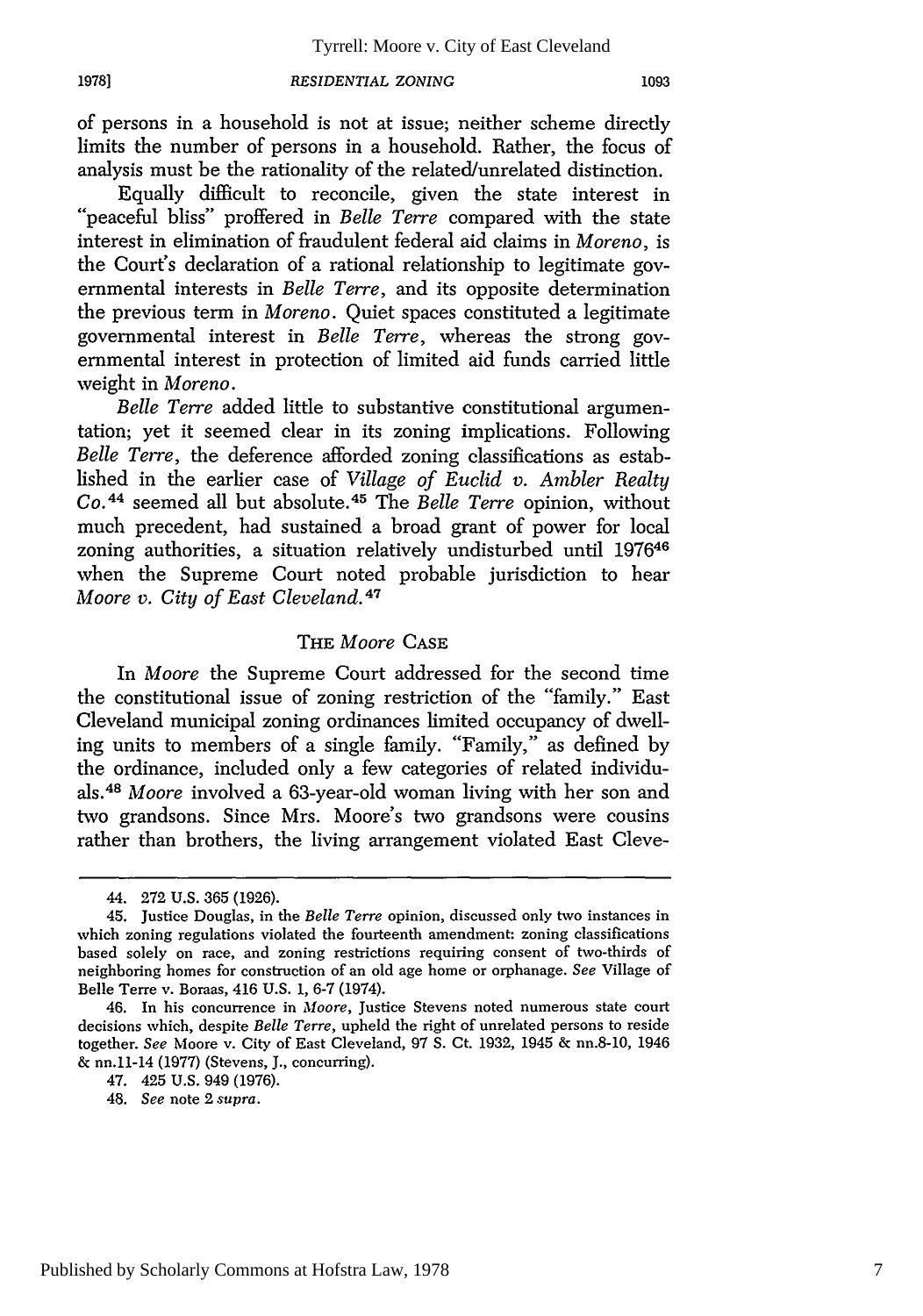land zoning ordinance restrictions. The Supreme Court, reversing both the trial court and the Court of Appeals of Ohio.<sup>49</sup> declared East Cleveland's ordinance in violation of the due process clause<sup>50</sup> of the fourteenth amendment. 51 The six disparate opinions written by the Court sparked further attention to the case. Justice Powell wrote the majority opinion in which Justices Brennan, Marshall, and Blackmun concurred. Justice Brennan, joined by Justice Marshall, wrote a separate concurrence emphasizing the disproportionate effect upon minority groups of zoning limitations on family patterns. 52 Justice Stevens, in yet another concurring opinion, stated that East Cleveland's ordinance constituted a taking of property without due process of law or just compensation. 53

The dissenting justices in *Moore* were equally divided. Chief Justice Burger dissented on the grounds that since an administrative remedy, a local zoning variance, was available, the Supreme Court need not face the constitutional issue presented until the claimant had exhausted such remedy. <sup>54</sup>

Justice Stewart, joined by Justice Rehnquist, dissented largely on the basis that *Belle Terre* should be controlling and that East Cleveland's ordinance bore a rational relationship to the same legitimate governmental purposes identified in *Belle Terre:* quiet seclusion, clean air, family values, and youth values.<sup>55</sup>

In a separate dissent, Justice White stated that the doctrine of substantive due process, though not "illegitimate" nor "unacceptable," 56 need be approached cautiously lest its use "lead to judges 'roaming at large in the constitutional field.' **"57** The extension of

- 53. *See id.* at 1947 (Stevens, J., concurring).
- 54. *See id.* (Burger, C.J., dissenting).
- 55. *See id.* at 1956 (Stewart, J., dissenting).
- 56. *Id.* at 1959 (White, J., dissenting).

57. *Id.* (White, J., dissenting) (quoting Griswold v. Connecticut, 381 U.S. 479, 502 (1965)). Justice White believed that the experiences of the *Lochner* era, during which judicial intervention increased substantially, had led to substantial reinterpretations of the Constitution. *See id.* at 1958 (White, J., dissenting). The *Lochner* era is a term generally used to describe the period beginning with the 1905 Supreme Court decision in Lochner v. New York, 198 U.S. 45 (1905), and extending into the mid-1930's. During that period, nearly 200 regulations were invalidated by the Court on substantive due process grounds. Widespread judicial intervention in economic regulation has become the characteristic most often associated with the *Lochner* era. Typically, the *Lochner* era decisions also contained strongly-worded dissents, often by

<sup>49.</sup> *See* Moore v. City of East Cleveland, 97 S. Ct. 1932, 1934-35 (1977). The Ohio Supreme Court denied review for lack of a substantial constitutional question. 50. U.S. CONST. amend. XIV, § 1.

<sup>51.</sup> *See* Moore v. City of East Cleveland, 97 **S.** Ct. 1932, 1939 (1977).

<sup>52.</sup> *See id.* at 1940-41 (Brennan, J., concurring).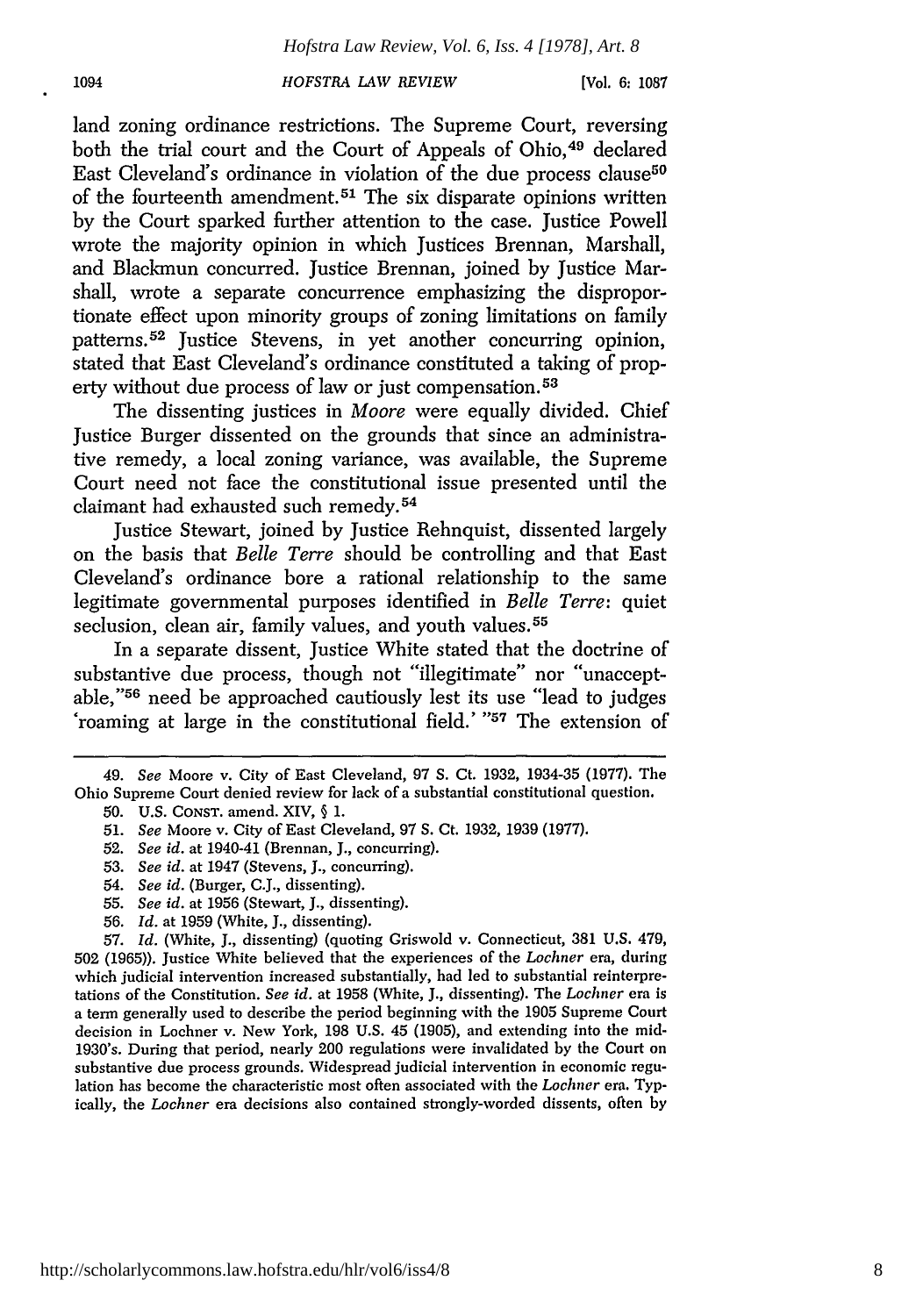substantive due process to the facts in *Moore*, Justice White asserted, "suggests a far too expansive charter for this Court."<sup>58</sup> Justice White concluded that no due process rights were implicated by the facts in issue and that the East Cleveland ordinance should be sustained on the basis of the standard applied in *McGowan v. Maryland:59* " 'A statutory discrimination will not be set aside if any state of facts reasonably may be conceived to justify it.' **"60**

Justice Powell, writing for the Court in *Moore,* recognized a substantive due process "family" right. It began with a declaration that neither *Village of Belle Terre v. Boraas61* nor *Village of Euclid v. Ambler Realty Co.* **6 <sup>2</sup>**was controlling where "a city undertakes such intrusive regulation of the family." 63 Citing more than a dozen judicial decisions<sup>64</sup> in support of its conclusion, Justice Powell stated:

'This Court has long recognized that freedom of personal choice in matters of marriage and family life is one of the liberties protected by the Due Process Clause of the Fourteenth Amendment.' A host of cases . . . have consistently acknowledged a 'private realm of family life which the state cannot enter.'<sup>65</sup>

After the Court reviewed its function under the due process clause, 66 it expanded the recognition of a substantive due process

59. 366 U.S. 420 (1961).

**1978]**

60. Moore v. City of East Cleveland, 97 S. Ct. 1932, 1962 (1977) (White, J., dissenting) (quoting McGowan v. Maryland, 366 U.S. 420, 425 (1961)).

61. 416 U.S. 1 (1974).

62. 272 U.S. 365 (1926).

63. Moore v. City of East Cleveland, 97 **S.** Ct. 1932, 1935 (1977).

64. *See id.* at 1935-36 (citing Cleveland Bd. of Educ. v. LaFleur, 414 U.S. 632, 639-40 (1974); Roe v. Wade, 410 U.S. 113, 152-53 (1973); Wisconsin v. Yoder, 406 U.S. 205, 231-33 (1972); Stanley v. Illinois, 405 U.S. 645, 651 (1972); Ginsberg v. New York, 390 U.S. 629, 639 (1968); Loving v. Virginia, 388 U.S. 1, 121 (1967); Griswold v. Connecticut, 381 U.S. 479 (1965); *id.* at 495-96 (Goldberg, J., concurring); *id.* at 502-03 (White, J., concurring); Poe v. Ullman, 367 U.S. 497, 542-44, 549-53 (1961) (Harlan, J., dissenting); May v. Anderson, 345 U.S. 528, 533 (1953); Prince v. Massachusetts, 321 U.S. 158, 166 (1944); Skinner v. Oklahoma, 316 U.S. 535, 541 (1942); Pierce v. Society of Sisters, 268 U.S. 510, 534-35 (1925); Meyer v. Nebraska, 262 U.S. 390, 399-401 (1923)).

65. Moore v. City of East Cleveland, 97 S. Ct. 1932, 1935-36 (1977) (quoting Cleveland Bd. of Educ. v. LaFleur, 414 U.S. 632, 639-40 (1974)) (citations omitted). 66. '[T]he full scope of the liberty guaranteed by the Due Process Clause

Justice Holmes. *See generally C.* **GUNTHER,** *The Discredited Period of Judicial Intervention: What Was Wrong with Lochner?,* in **CASES AND** MATERIALS **ON CON-**STITUTIONAL LAw 564 (9th ed. 1975). Justice White cites several *Lochner* era dissenting opinions in his criticism of the Court's use of substantive due process in the *Moore* decision. *See* Moore v. City of East Cleveland, 97 **S.** Ct. 1932, 1957-58 (1977) (White, J., dissenting).

<sup>58.</sup> *Id.* at 1961 (White, J., dissenting).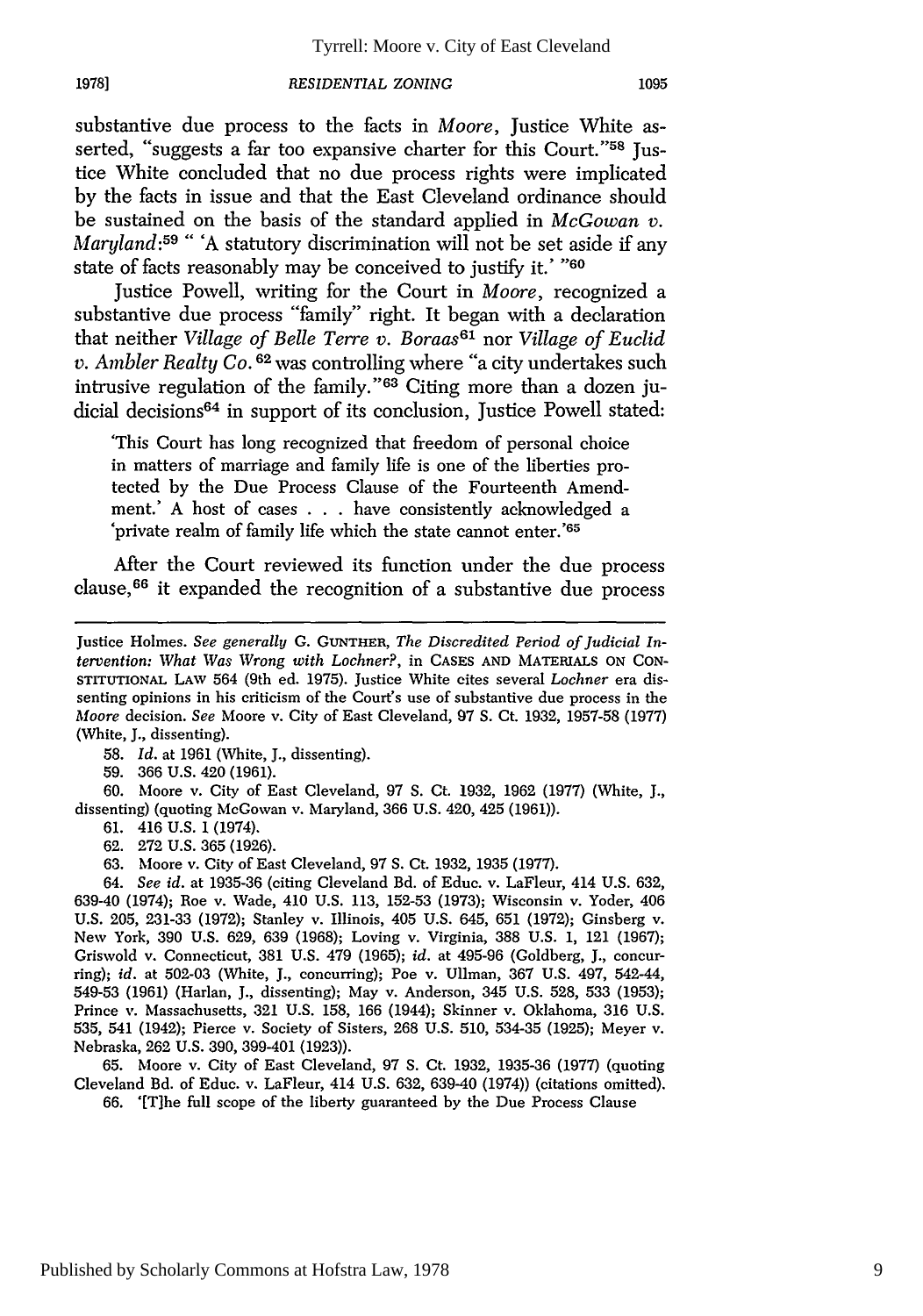**[Vol. 6: 1087**

right with regard to the "private realm of family life,"<sup>67</sup> stating that the protection of family rights cannot be cut off "at the first convenient, if arbitrary boundary—the boundary of the nuclear family." 68 Although *Moore* concluded by stating that "the Constitution prevents East Cleveland from standardizing its children-and its adults-by forcing all to live in certain narrowly defined family patterns," 69 the Court explicitly discussed only the extended related family. The Court did not have to reach the difficult issue of protection for the extended family, that is, whether the related/ unrelated distinction could also constitute a convenient, if arbitrary, boundary. Indeed, the Court began by distinguishing *Belle Terre* as involving unrelated persons, whereas *Moore* involved only related individuals. 70 The Court in *Moore,* like the many state courts which found reasons to distinguish *Belle Terre* from the decisions they rendered, 71 did not wish to be bound by *Belle Terre's* rationale or to consider the more troublesome constitutional issue of the rights of unrelated individuals. The Court did, however, for the first time in its history, invalidate a zoning ordinance premised upon a substantive due process recognition of at least a limited "family" right. Interestingly, the cases cited by the Court in support

*Id.* at 1937 (quoting Poe v. Ullman, 367 U.S. 497, 542-43 (1961) (Harlan, J., dissenting)).

69. *Id.* at 1939.

**70.** *See id.* at 1935. If the substantive due process rights conferred on the family by *Moore* extend to "families" with unrelated members, it could be argued persuasively that the Belle Terre ordinance would be unconstitutional under *Moore.*

71. Justice Stevens cited several state court decisions which had avoided *Belle Terre* and permitted unrelated persons to occupy single-family residences. *See id.* at 1945 & nn.8-10, 1946 & nn.11-15 (Stevens, J., concurring). These decisions were: Women's Kansas City St. Andrew Soc'y v. Kansas City, 58 F.2d 593 (8th Cir. 1932); Village of Univ. Heights v. Cleveland Jewish Orphans' Home, 20 F.2d 743 (6th Cir. 1927); Brady v. Superior Court, 200 Cal. App. 2d 69, 19 Cal. Rptr. 242 (1962); Carroll v. City of Miami Beach, 198 So. 2d 643 (Fla. App. 1967); City of Des Plaines v. Trottner, 34 Ill. 2d 432, 216 N.E.2d 116 (1966); Robertson v. Western Baptist Hosp., 267 S.W.2d 395 (Ky. **App.** 1954); Kirsch Holding Co. v. Borough of Manasquan, 59 N.J. 241, 281 A.2d 513 (1971); City of White Plains v. Ferraioli, 34 N.Y.2d 300, 313 N.E.2d 756, 357 N.Y.S.2d 449 (1974); Missionaries of Our Lady of LaSalette v. Village of Whitefish Bay, 267 Wis. 609, 66 N.W.2d 627 (1954).

1096

cannot be found in or limited **by** the precise terms of the specific guarantees elsewhere provided in the Constitution . **. .** . [This liberty] is a rational continuum which, boradly speaking, includes a freedom from all substantial arbitrary impositions and purposeless restraints, . . . and which also recognizes, what a reasonable and sensitive judgment must, that certain interests require particularly careful scrutiny of the state needs asserted to justify their abridgement.'

<sup>67.</sup> *Id.* at 1936 (quoting Prince v. Massachusetts, 321 U.S. 158, 166 (1944)).

<sup>68.</sup> Moore v. City of East Cleveland, 97 **S.** Ct. 1932, 1937 (1977).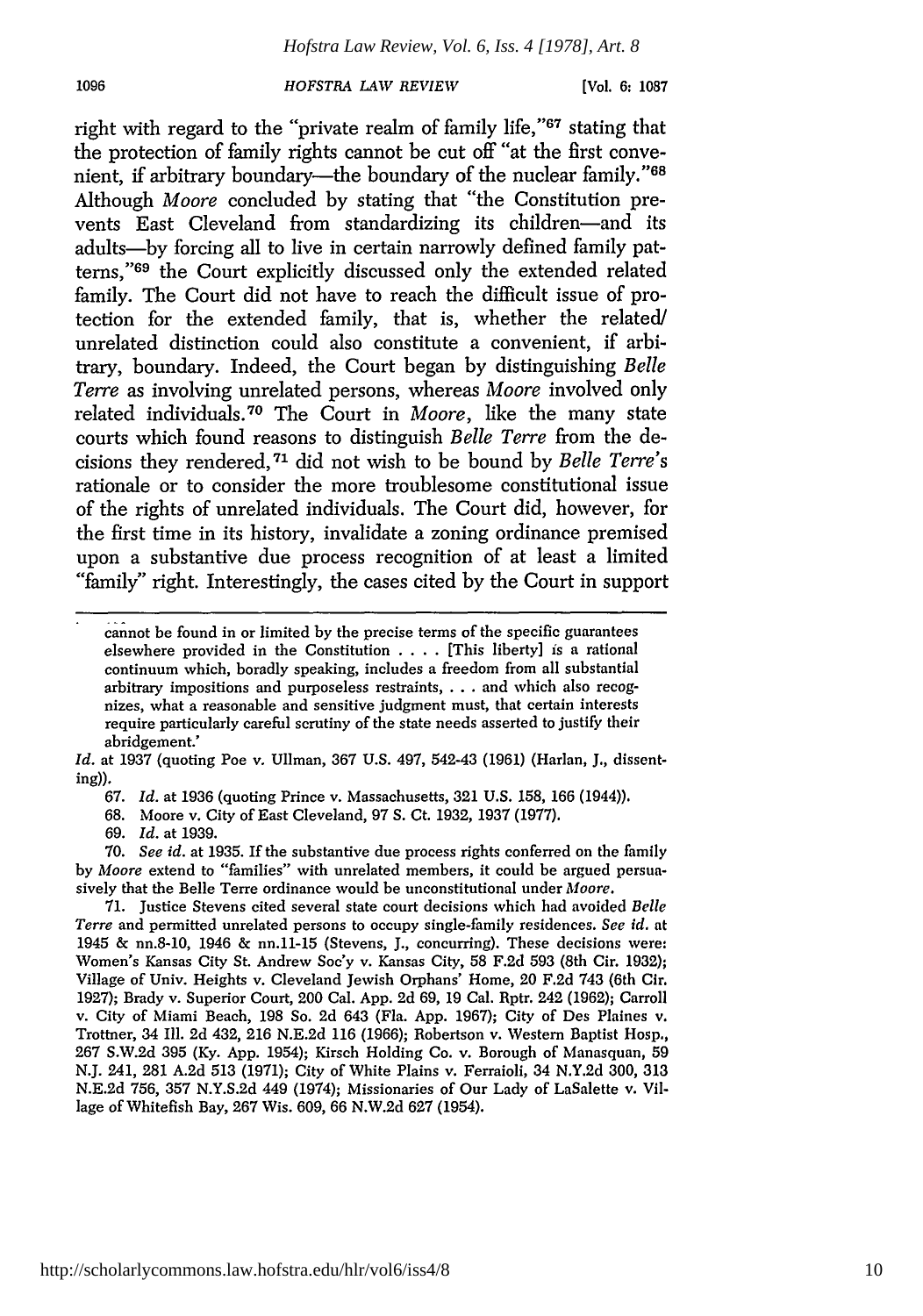of this "family" right included not only cases supporting marriage or the rights of the traditional family, 72 but also cases involving the rights of the unwed, illegitimate, and otherwise nontraditional family. 73 Still, the Court did not stray very wide of its mark. It is notable that the Court excluded from its analysis *Eisenstadt v. Baird74* which had extended the marital right of privacy, recognized in *Griswold v. Connecticut,75* to the individual. The Court in *Eisenstadt* stated: "[If the right of privacy means anything, it is the right of the *individual,* married or single, to be free from unwarranted governmental intrusion into matters so fundamentally affecting a person as the decision whether to bear or beget a child."76 The *Eisenstadt* decision, emphasizing the rights of an individual, regardless of his status or relationship to another individual, was clearly beyond the Court's desired scope in *Moore.*

The Stevens concurrence dealt with the many questions left unanswered by the Court in *Moore.* Justice Stevens based his concurrence upon the determination that East Cleveland's ordinance "constitutes a taking of property without due process and without just compensation."<sup>77</sup> He noted that the facts in *Moore* represented an unprecedented restriction on an owner's use of his property. The concurring Justice asserted: "There appears to be no precedent for an ordinance which excludes any of an owner's relatives from the group of persons who may occupy his residence on a permanent basis."78 Justice Stevens then cited decisions by state courts which had invalidated ordinances restricting the right of unrelated individuals to reside together:79 "[I]n well reasoned opinions, the courts of Illinois, New York, New Jersey, California, Connecticut, Wisconsin, and other jurisdictions, have permitted unrelated persons to occupy single-family residences notwithstanding an ordinance prohibiting, either expressly or implicitly, such occupancy."<sup>80</sup>

76. Eisenstadt v. Baird, 405 U.S. 438, 453 (1972).

77. Moore v. City of East Cleveland, 97 **S.** Ct. 1932, 1947 (1977) (Stevens, J., concurring).

78. *Id.* at 1946 (Stevens, **J.,** concurring).

79. *See* note 71 *supra.*

80. Moore v. City of East Cleveland, 97 **S.** Ct. 1932, 1945-46 (1977) (Stevens, **J.,** concurring) (footnotes omitted).

<sup>72.</sup> *See, e.g.,* Griswold v. Connecticut, 381 U.S. 479 (1965) (upholding right of *married* persons to obtain contraceptive devices).

<sup>73.</sup> See Roe v. Wade, 410 U.S. 113 (1973) (right of unwed woman to obtain abortion); Stanley v. Illinois, 405 U.S. 645 (1972) (right of unwed father to custody of illegitimate child upon death of mother).

<sup>74. 405</sup> U.S. 438 (1972).

<sup>75. 381</sup> U.S. 479 (1965).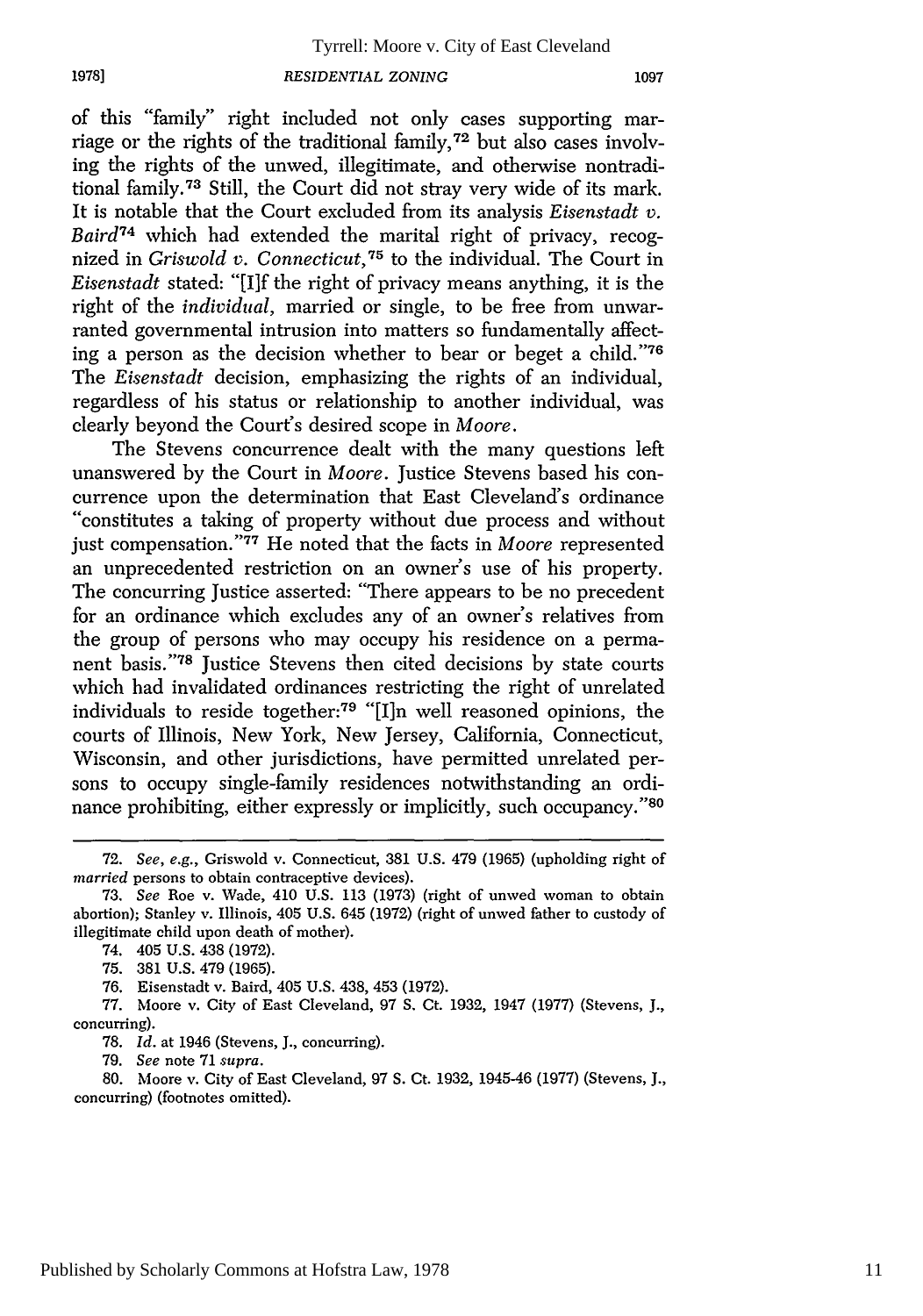Justice Stevens noted that zoning ordinances regulating the identity rather than the number of persons who may occupy a household have been upheld by state courts "only to the extent that the ordinances require such households to remain nontransient, singlehousekeeping units."<sup>81</sup> In a footnote, Justice Stevens declared that *Village of Belle Terre v. Boraas*<sup>82</sup> was consistent with this line of state authority.<sup>83</sup> Justice Stevens agreed with a state court's<sup>84</sup> characterization of the Belle Terre ordinance as aimed primarily at the prevention of transiency. Justice Stevens declared that in Belle Terre, where college students shared in temporary living arrangements, "[t]here would be none of the permanency of community that characterizes a residential neighborhood of private homes."85

Whether the Stevens opinion indicates a changing attitude in the Court or merely is one more device to be used by state courts in eliding the *Belle Terre* decision, the split in the Court in *Moore* may signal an expansion of *Belle Terre's* restricted view of "family" rights.

# *Belle Terre-Moore:* THE FUTURE

*Moore v. City of East Cleveland*<sup>86</sup> established Supreme Court recognition of a substantive due process right for the "family." *Moore,* however, extended the parameters of the family no further than necessary for its holding. It prohibited, in particular, an ordinance which "makes a crime of a grandmother's choice to live with her grandson in circumstances like those presented here."87 Nevertheless, *Moore* is not without import. Substantive due process, out of fashion for much of this century,<sup>88</sup> has reappeared and invaded

1098

86. 97 **S.** Ct. 1932 (1977).

87. *Id.* at 1935.

<sup>81.</sup> *Id.* at 1946 (footnote omitted). Single-housekeeping units are distinguished from boarding homes or fraternity houses in that the individuals therein live together as one economic unit, share common cooking facilities, and purchase food jointly. *See, e.g.,* United States Dep't of Agriculture v. Moreno, 413 U.S. 528, 530 (1973).

<sup>82. 416</sup> U.S. 1 (1974).

<sup>83.</sup> *See* Moore v. City of East Cleveland, 97 **S.** Ct. 1932, 1946 n.15 (1977) (Stevens, J., concurring).

<sup>84.</sup> City of White Plains v. Ferraioli, 34 N.Y.2d 300, 313 N.E.2d 756, **357** N.Y.S. 2d 449 (1974).

<sup>85.</sup> Moore v. City of East Cleveland, 97 **S.** Ct. 1932, 1946 n.15 (quoting City of White Plains v. Ferraioli, 34 N.Y.2d 300, 304-05, 313 N.E.2d 756, 758, **357** N.Y.S.2d 449, 452 (1974)). It is interesting to note that Justice Douglas had rejected this interpretation in *Belle Terre. See* Village of Belle Terre v. Boraas, 416 U.S. **1,** 7 (1974).

<sup>88.</sup> *See id.* at 1937 & n.9. *See also* note 37 *supra* and accompanying text. Justice White's dissent in *Moore* also recalled the so-called *Lochner* era which rendered due process rights suspect. *See id.* at 1957-58 (White, J., dissenting); note 57 *supra.*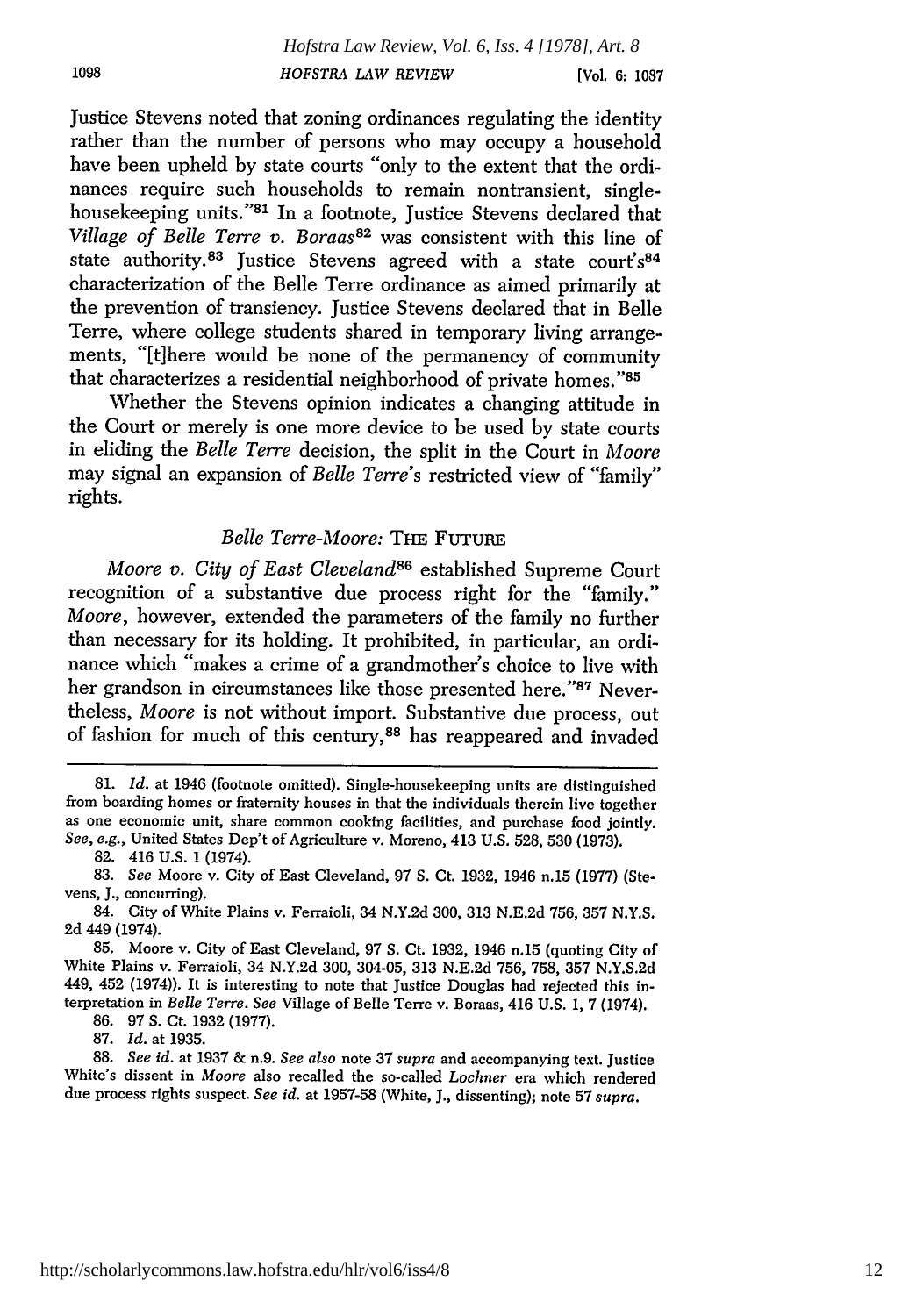**1978]**

the traditionally immune area of zoning regulations.<sup>89</sup> Although recognition of substantive due process rights in the "family" does not automatically imply freedom from all government regulation, any more than does freedom of speech imply license to yell "fire," the Court in *Moore* has moved perceptibly away from the earlier *Belle Terre* standard which had upheld such regulation.

The term "family" as defined in the Belle Terre ordinance raises an unusual paradox, particularly in light of the *Moore* decision. The ordinance defined "family" to include one or more persons related by blood, adoption, or marriage, or not more than two unrelated persons, living and cooking together as a single housekeeping unit. 90 Explicit in Belle Terre's definition is recognition that a family may consist totally of unrelated persons. *Moore* did not decide whether the family can consist of unrelated members when it extended substantive due process rights to the family. *Belle Terre* implicitly recognized that biological and marital ties cannot constitute the sole criteria for determining family status. To distinguish between families purely on the basis of blood relationships or contractual agreement within the group is irrational. To limit the unrelated family to two persons is also unnecessary. Local ordinances which are designed to limit noise, sanitary problems, or unsightly areas will effectively restrain the unrelated household, as well as the related household. Traffic congestion and overcrowding, legitimate zoning concerns, are better served by other ordinances and are only marginally served by Belle Terre's restriction. Traffic congestion can be reduced by prohibition of onstreet parking. Overcrowding can best be avoided by limiting the number of occupants in a household directly, either in terms of absolute number or in relation to available floor space. Indeed, East Cleveland had such a density control ordinance in effect which "establishe[d] occupancy limits based upon logical criteria, namely the amount of living space in square foot terms available to each

<sup>89.</sup> *See generally* Sager, *Tight Little Islands: Exclusionarj Zoning, Equal Protection, and the Indigent,* 21 **STAN.** L. REv. **767 (1969).**

The Supreme Court abandoned the supervision of zoning four decades ago. In *Village of Euclid v. Ambler Realty Co.* the Justices broadly sanctioned comprehensive zoning, declaring it immune to constitutional attack unless the conclusion could be reached that a given ordinance is "clearly arbitrary and unreasonable, having no substantial relation to the public health, safety, morals, or general welfare."

Id. at 783 (footnotes omitted) (quoting Village of Euclid v. Ambler Realty Co., 272 U.S. 365, 395 (1926)).

<sup>90.</sup> *See* Village of Belle Terre v. Boraas, 416 U.S. 1, **2** (1974).